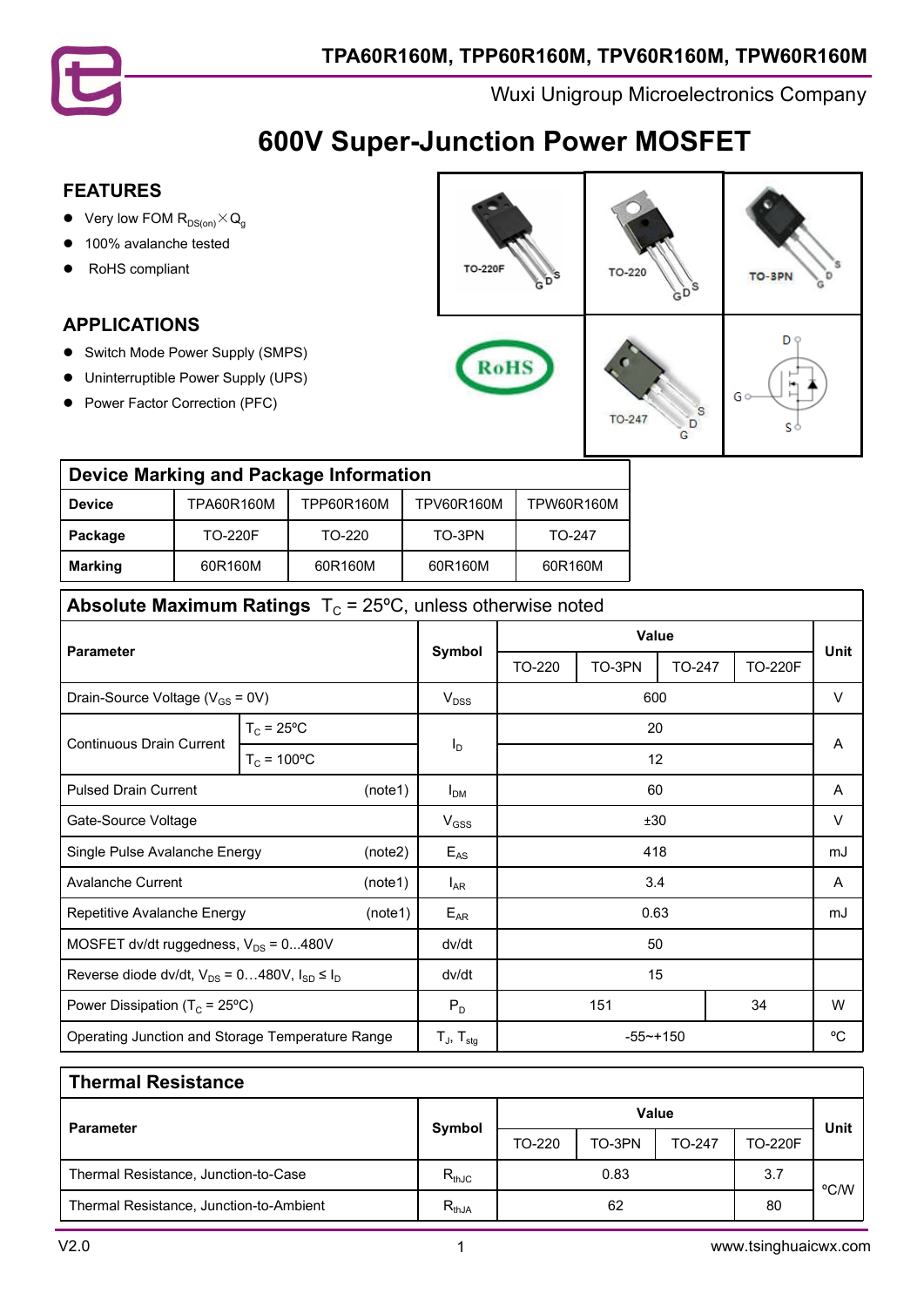

|                                                |                            | Value                                                  |                          |                          |       |             |
|------------------------------------------------|----------------------------|--------------------------------------------------------|--------------------------|--------------------------|-------|-------------|
| Parameter                                      | Symbol                     | <b>Test Conditions</b>                                 | Min.                     | Typ.                     | Max.  | <b>Unit</b> |
| <b>Static</b>                                  |                            |                                                        |                          |                          |       |             |
| Drain-Source Breakdown Voltage                 | $V_{(BR)DSS}$              | $V_{GS}$ = 0V, $I_D$ = 250µA                           | 600                      | $\overline{\phantom{a}}$ | --    | $\vee$      |
| Zero Gate Voltage Drain Current                |                            | $V_{DS}$ = 600V, $V_{GS}$ = 0V, T <sub>J</sub> = 25°C  | --                       | --                       | 1.    |             |
|                                                | $I_{\text{DSS}}$           | $V_{DS}$ = 600V, $V_{GS}$ = 0V, T <sub>J</sub> = 150°C | $\overline{a}$           | --                       | 100   | μA          |
| Gate-Source Leakage                            | $I_{GSS}$                  | $V_{GS} = \pm 30V$                                     | $\overline{\phantom{a}}$ | --                       | ±100  | nA          |
| Gate-Source Threshold Voltage                  | $V_{GS(th)}$               | $V_{DS} = V_{GS}$ , $I_D = 250 \mu A$                  | 2.5                      | --                       | 4.0   | V           |
| Drain-Source On-Resistance (Note3)             | $R_{DS(on)}$               | $V_{GS}$ = 10V, $I_D$ = 10A                            | $\overline{a}$           | 0.14                     | 0.16  | Ω           |
| Gate resistance                                | $R_G$                      | $f = 1.0$ MHz open drain                               | $\overline{a}$           | 12                       | $- -$ | Ω           |
| <b>Dynamic</b>                                 |                            |                                                        |                          |                          |       |             |
| Input Capacitance                              | $C_{iss}$                  | $V_{GS} = 0V$ ,                                        | $\overline{a}$           | 1726                     | --    |             |
| Output Capacitance                             | $C_{\text{oss}}$           | $V_{DS}$ = 100V,<br>$f = 1.0$ MHz                      | $-$                      | 71                       | $-$   | pF          |
| Reverse Transfer Capacitance                   | $C_{\text{rss}}$           |                                                        | $-$                      | 5                        | --    |             |
| <b>Total Gate Charge</b>                       | $Q_q$                      |                                                        | $\overline{\phantom{a}}$ | 38                       | --    |             |
| Gate-Source Charge                             | $\mathsf{Q}_{\mathsf{gs}}$ | $V_{DD}$ = 480V, $I_D$ = 20A,<br>$V_{GS}$ = 10V        | --                       | 8                        | --    | nC          |
| Gate-Drain Charge                              | $Q_{gd}$                   |                                                        | $\overline{\phantom{a}}$ | 14.5                     | --    |             |
| Turn-on Delay Time                             | $t_{d(on)}$                |                                                        | --                       | 31                       | --    |             |
| Turn-on Rise Time                              | $t_{r}$                    | $V_{DD}$ = 400V, $I_D$ = 20A,                          | $\overline{a}$           | 69                       | --    | ns          |
| Turn-off Delay Time                            | $t_{d(\rm off)}$           | $R_G = 25\Omega$                                       | $-$                      | 124                      | --    |             |
| Turn-off Fall Time                             | $t_f$                      |                                                        | --                       | 48                       | --    |             |
| <b>Drain-Source Body Diode Characteristics</b> |                            |                                                        |                          |                          |       |             |
| Continuous Body Diode Current                  | $I_{\rm S}$                |                                                        | $\overline{\phantom{a}}$ | $\overline{\phantom{a}}$ | 20    |             |
| <b>Pulsed Diode Forward Current</b>            | $I_{\text{SM}}$            | $T_c = 25^{\circ}C$                                    | $\overline{\phantom{a}}$ | --                       | 60    | Α           |
| Body Diode Voltage                             | $V_{SD}$                   | $T_J = 25$ °C, $I_{SD} = 20A$ , $V_{GS} = 0V$          | $\qquad \qquad -$        | 0.9                      | 1.2   | V           |
| Reverse Recovery Time                          | $t_{rr}$                   |                                                        | $-$                      | 460                      | --    | ns          |
| Reverse Recovery Charge                        | $Q_{rr}$                   | $V_R$ = 400V, $I_F = I_S$ ,<br>$di_F/dt = 100A/\mu s$  | --                       | 5.5                      | --    | $\mu$ C     |
| Peak Reverse Recovery Current                  | $I_{\text{rrm}}$           |                                                        | ÷-                       | 24                       | --    | A           |

#### **Notes**

- 1. Repetitive Rating: Pulse Width limited by maximum junction temperature
- 2.  $I_{AS} = 3.4A$ ,  $V_{DD} = 50V$ ,  $R_G = 25Ω$ , Starting T<sub>J</sub> = 25°C
- 3. Pulse Test: Pulse Width ≤ 300μs, Duty Cycle ≤ 1%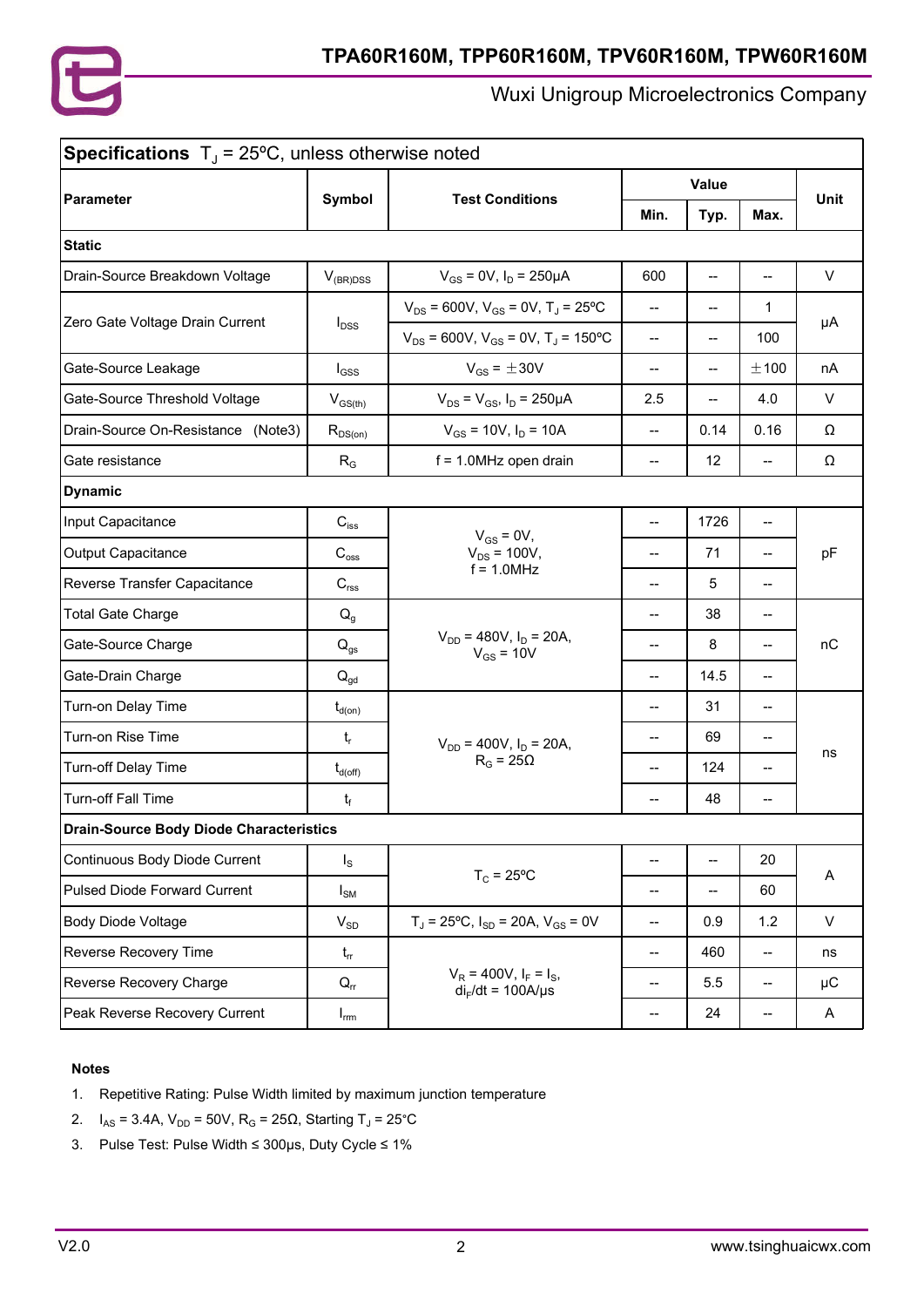

8

125

150

 $10$ 





 $1.2$ 

 $1.4$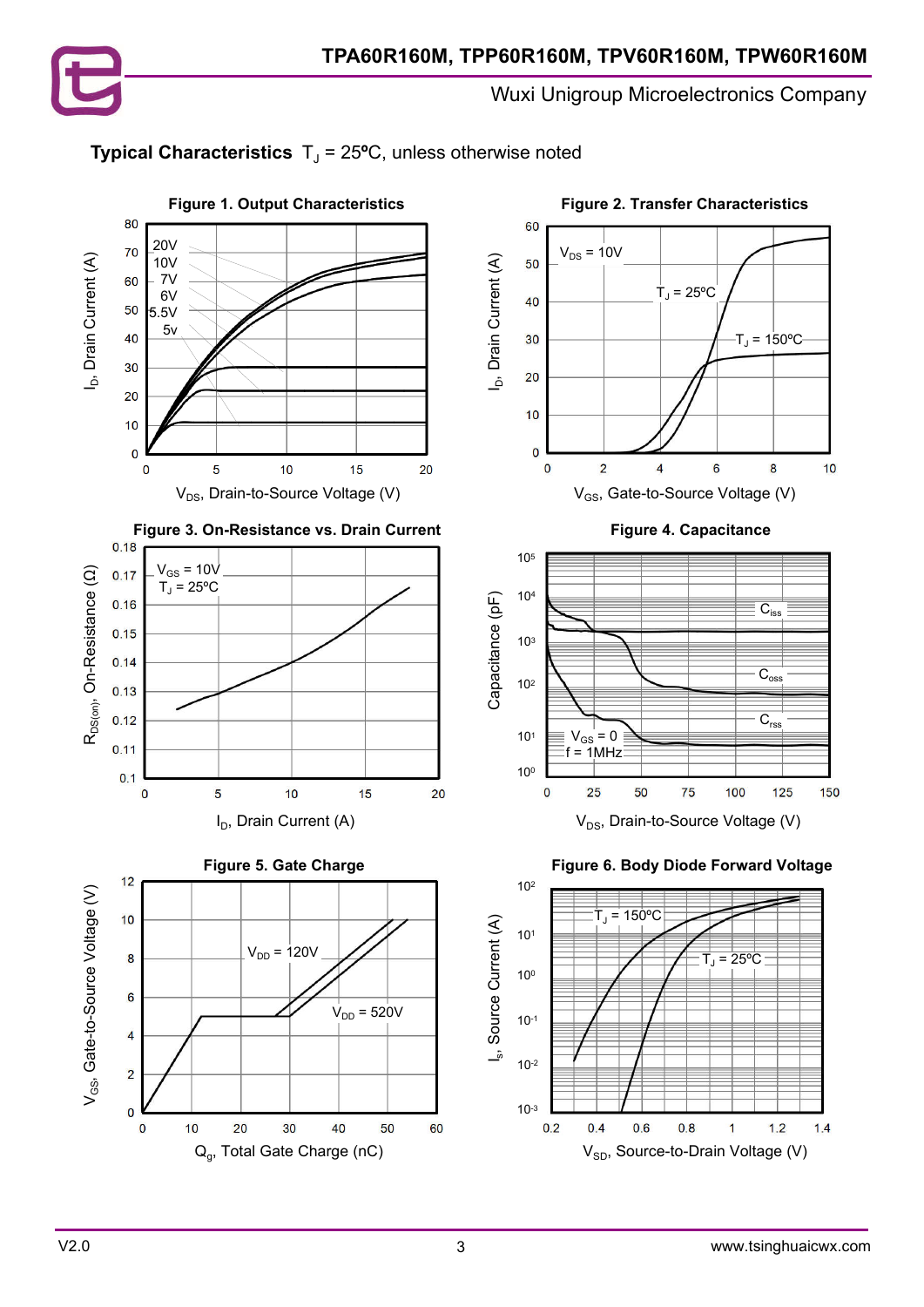













 **Figure 10. Transient Thermal Impedance TO-220F**



 **Figure 13. Safe operation area for**

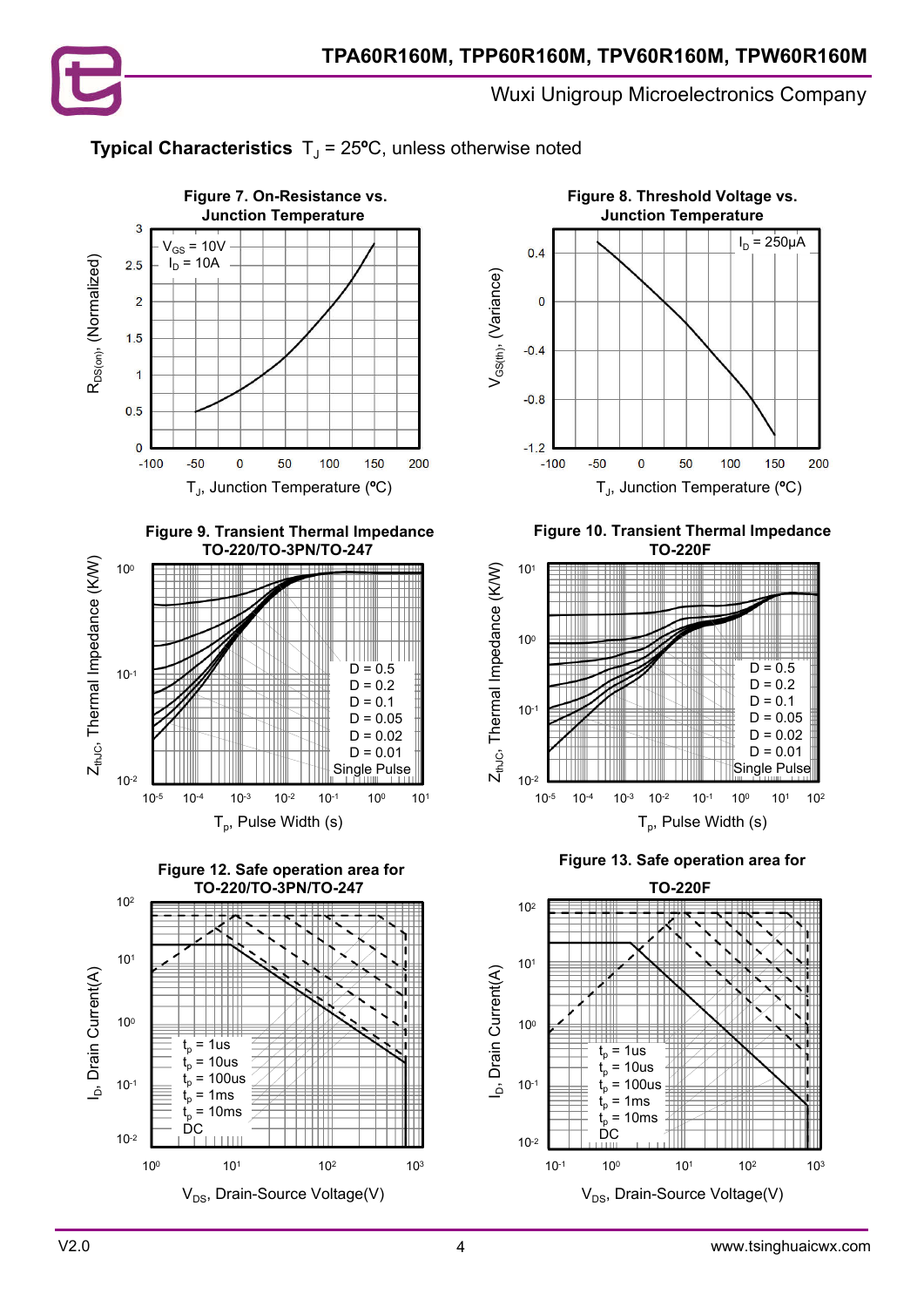









**Figure C**:**Unclamped Inductive Switching Test Circuit and Waveform**

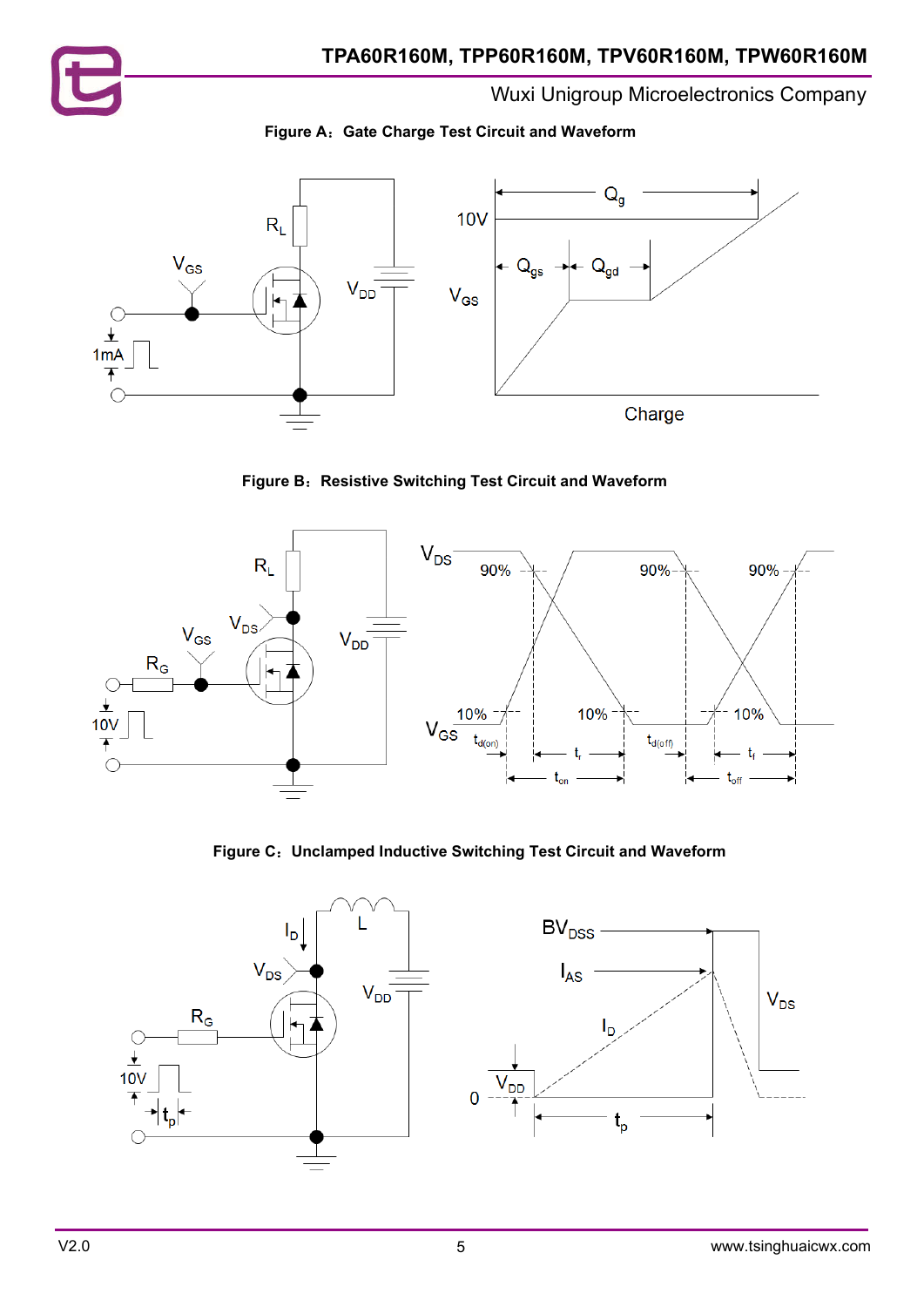



| Unit:<br>mm   |         |       |                | Unit:<br>mm |       |
|---------------|---------|-------|----------------|-------------|-------|
| <b>Symbol</b> | Min.    | Max.  | <b>Symbol</b>  | Min.        | Max.  |
| E             | 9.96    | 10.36 |                | 12.68       | 13.28 |
| A             | 4.50    | 4.90  | L1             | 2.93        | 3.13  |
| A1            | 2.34    | 2.74  | P              | 3.03        | 3.38  |
| А2            | 0.30    | 0.60  | P3             | 3.15        | 3.65  |
| A4            | 2.56    | 2.96  | F3             | 3.15        | 3.45  |
| С             | 0.40    | 0.65  | G3             | 1.25        | 1.55  |
| D             | 15.57   | 16.17 | b1             | 1.18        | 1.43  |
| H1            | 6.70REF |       | b <sub>2</sub> | 0.70        | 0.95  |
| e             | 2.54BSC |       |                |             |       |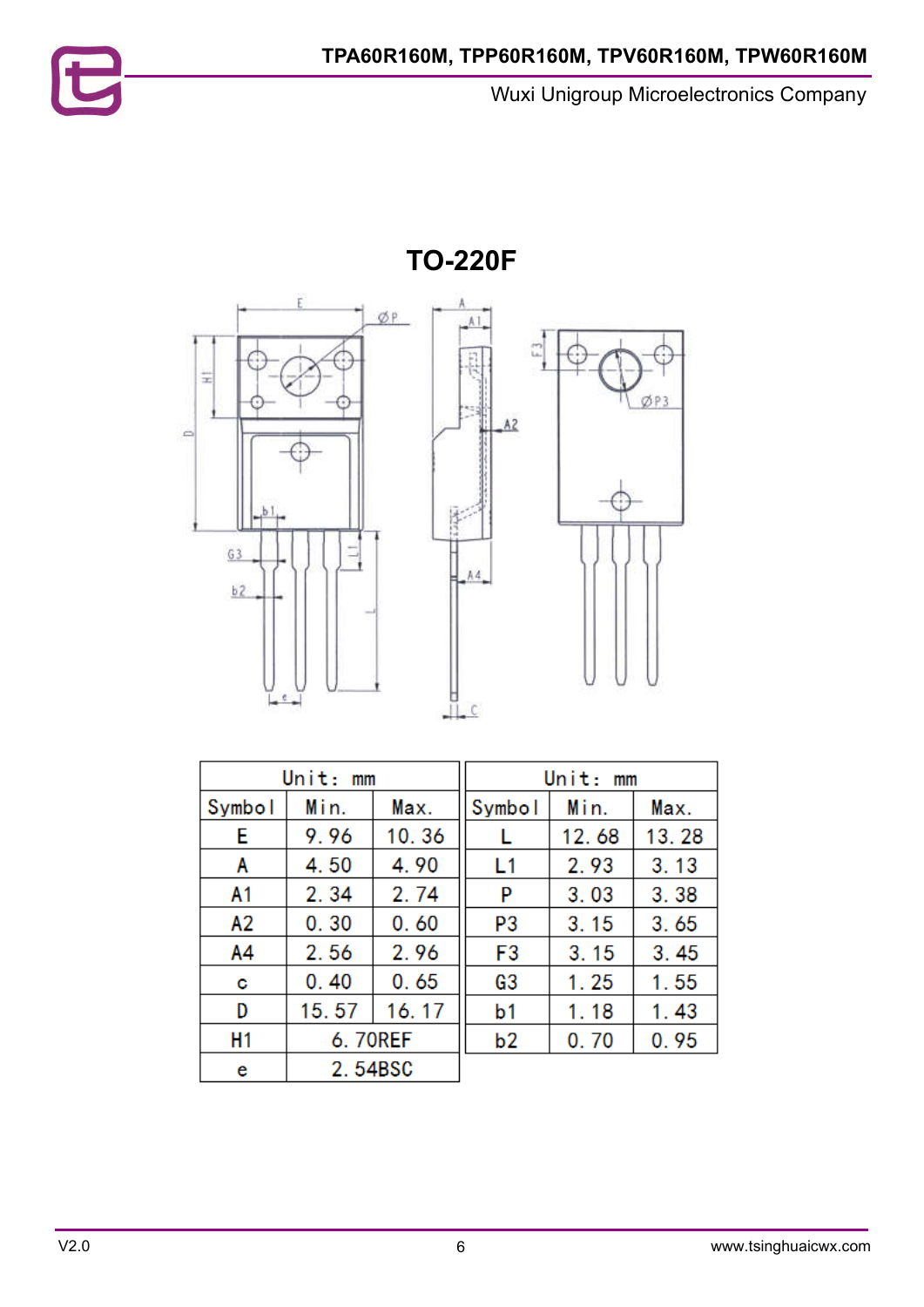**TO-220**





| Unit: mm |       |       |  |  |
|----------|-------|-------|--|--|
| Symbol   | Min.  | Max.  |  |  |
| А        | 4.37  | 4.77  |  |  |
| A1       | 1.25  | 1.45  |  |  |
| А2       | 2.20  | 2.60  |  |  |
| b        | 0.70  | 0.95  |  |  |
| b2       | 1.17  | 1.47  |  |  |
| С        | 0.40  | 0.65  |  |  |
| D        | 15.10 | 16.10 |  |  |
| D1       | 8.80  | 9.40  |  |  |
| D2       | 5.50  |       |  |  |

| Unit: mm |         |       |  |  |
|----------|---------|-------|--|--|
| Symbol   | Min.    | Max.  |  |  |
| E        | 9.70    | 10.30 |  |  |
| E3       | 7.00    |       |  |  |
| е        | 2.54BSC |       |  |  |
| e1       | 5.08BSC |       |  |  |
| H1       | 6. 25   | 6.85  |  |  |
| L        | 12.75   | 13.80 |  |  |
| L1       |         | 3.40  |  |  |
| P        | 3.40    | 3.80  |  |  |
| Q        | 2.60    | 3.00  |  |  |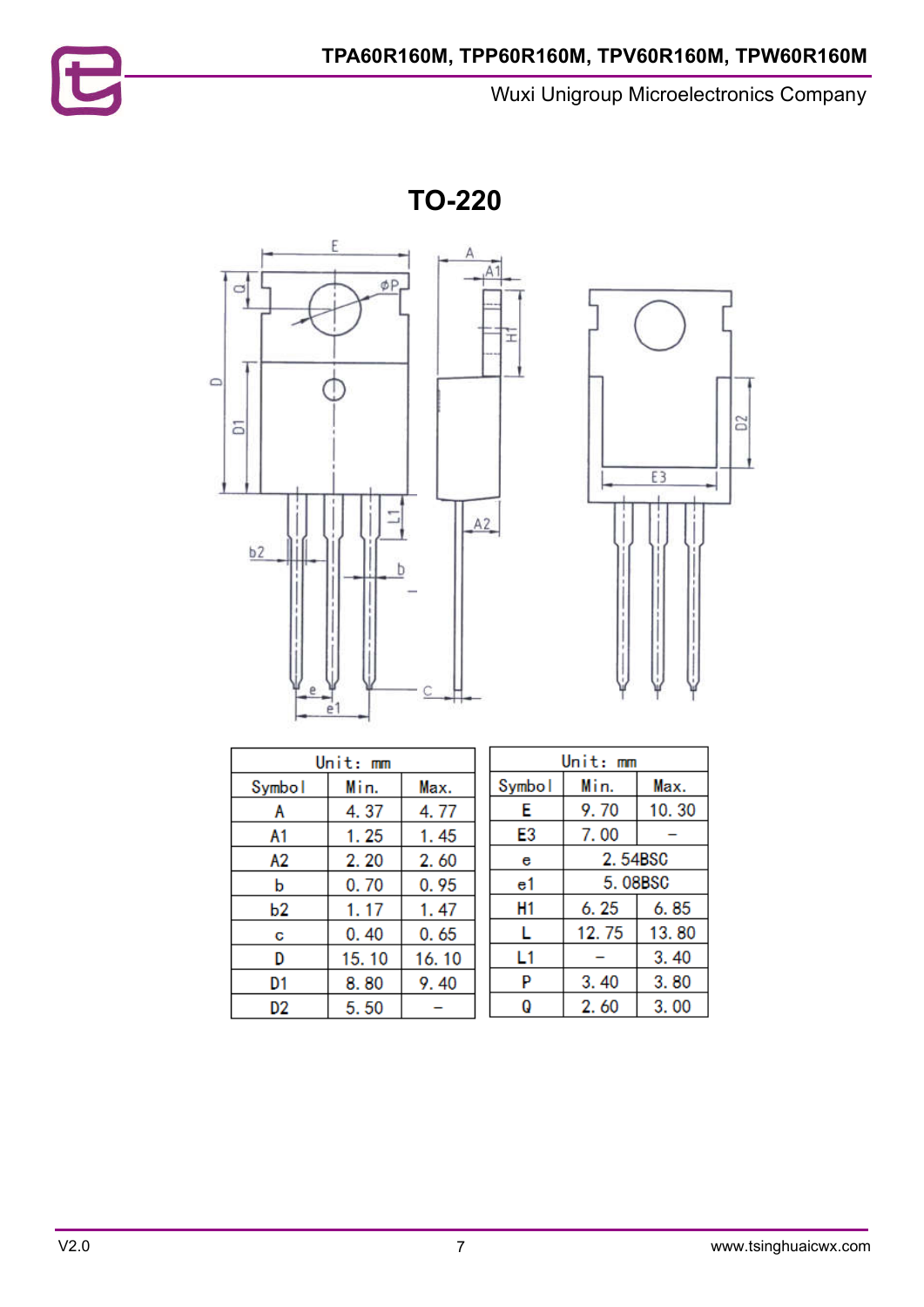

**TO-3PN**



| Unit:mm        |         |                 |  |
|----------------|---------|-----------------|--|
| Symbol         | Min.    | Max.            |  |
| Α              | 4. 6    | 5               |  |
| Α1             | 1.4     | 1.65            |  |
| A2             | 1.18    | 1.58            |  |
| b              | 0.8     | 1.2             |  |
| b1             | 2.8     | 3.2             |  |
| b2             | 1.8     | 2.2             |  |
| С              | 0.5     | 0.75            |  |
| D              | 19.6    | 20.2            |  |
| D1             | 13.55   | 14.25           |  |
| D2             |         | <b>12.9REF</b>  |  |
| Е              | 15.35   | 15.85           |  |
| E4             | 12.6    |                 |  |
| e              | 5.45TYP |                 |  |
| н              | 40.1    | 40.9            |  |
| Η1             |         | $23.15$   23.65 |  |
| P <sub>1</sub> | 3.2REF  |                 |  |
| P2             | 3.5REF  |                 |  |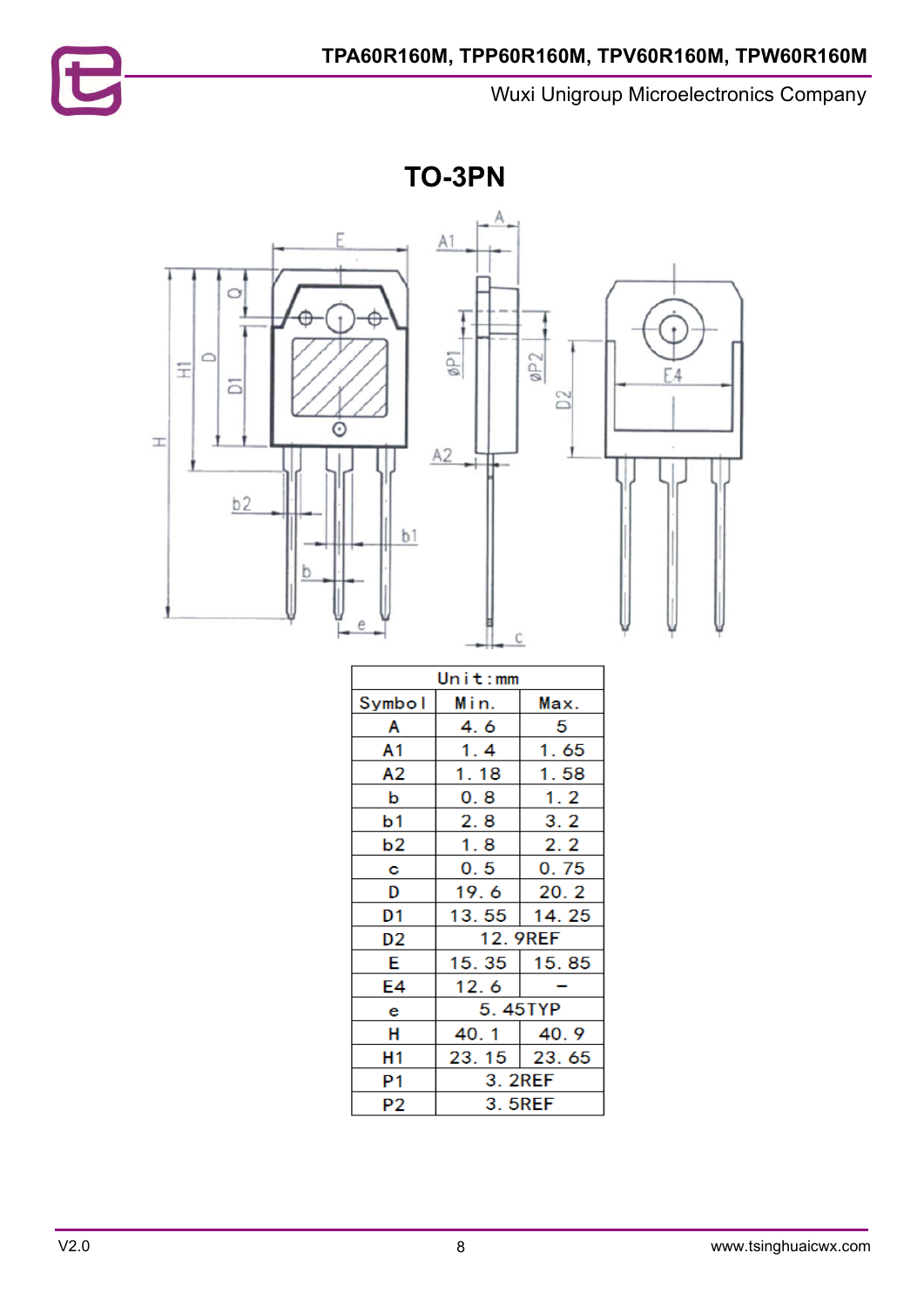

**TO-247**



| Unit: mm |       |        |  |  |
|----------|-------|--------|--|--|
| Symbol   | Min.  | Max.   |  |  |
| Α        | 15.95 | 16.25  |  |  |
| В        | 20.85 | 21, 25 |  |  |
| C        | 20.95 | 21, 35 |  |  |
| D        | 40.5  | 40.9   |  |  |
| E        | 1.9   | 2.1    |  |  |
| F        | 2, 1  | 2.25   |  |  |
| G        | 3.1   | 3.25   |  |  |
| H        | 1, 1  | 1.3    |  |  |
|          | 5.40  | 5.50   |  |  |

| Unit:<br>mm |            |            |  |  |
|-------------|------------|------------|--|--|
| Symbol      | Min.       | Max.       |  |  |
| Κ           | 2.90       | 3.10       |  |  |
| L           | 4.90       | 5.30       |  |  |
| М           | 1.90       | 2.10       |  |  |
| N           | 4.50       | 4.70       |  |  |
| 0           | 5.40       | 5.60       |  |  |
| P           | 2.29       | 2.49       |  |  |
| Q           | 0.51       | 0.71       |  |  |
| R           | $\phi$ 3.5 | $\phi$ 3.7 |  |  |
| S           | $\phi$ 7.1 | $\phi$ 7.3 |  |  |